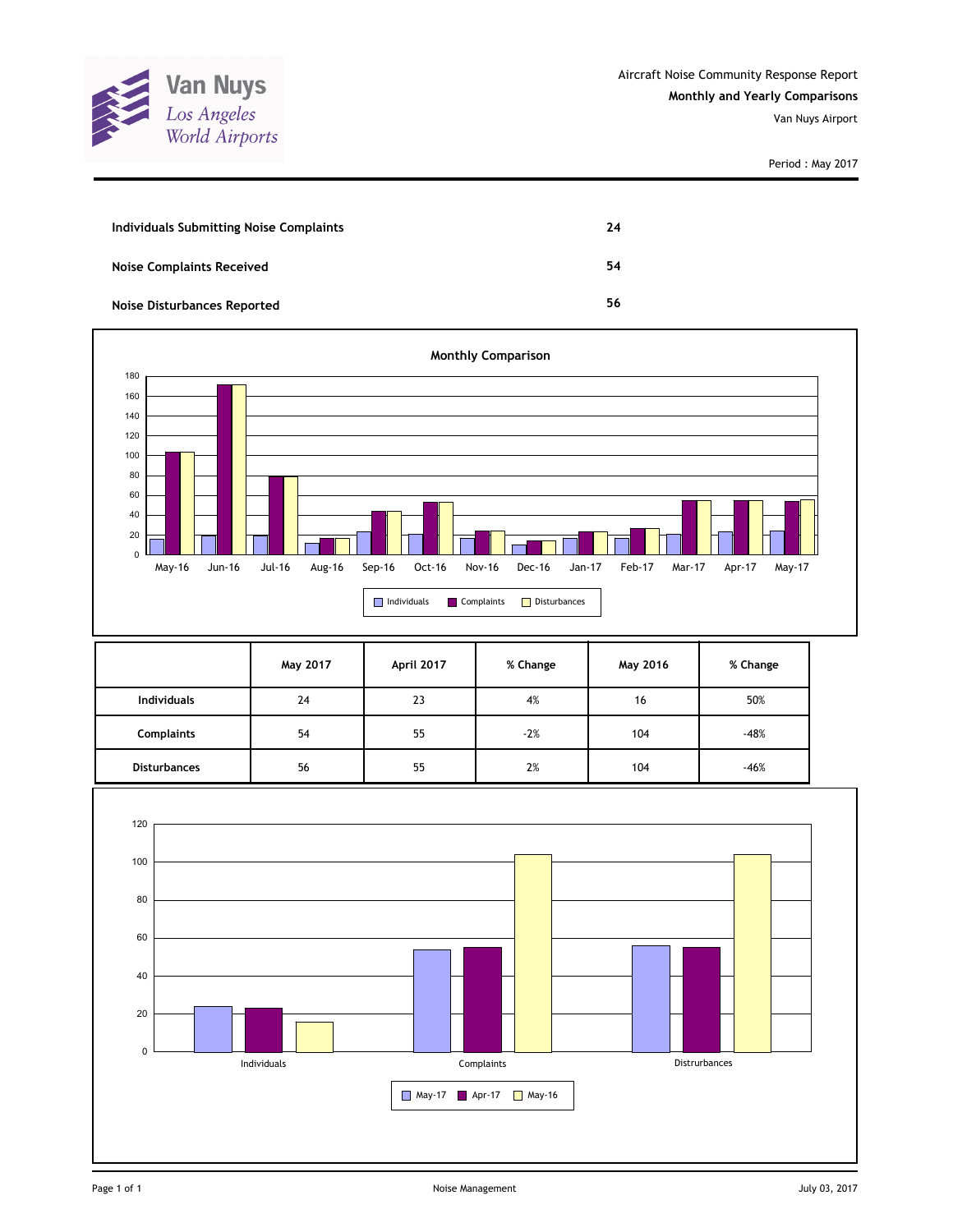

|                     | Day<br>(7:00 am - 7:00 pm) | Evening<br>$(7:00 \text{ pm} - 10:00 \text{ pm})$ | Night<br>$(10:00 \text{ pm} - 7:00 \text{ am})$ |
|---------------------|----------------------------|---------------------------------------------------|-------------------------------------------------|
| <b>Complaints</b>   | 32                         | 6                                                 | 16                                              |
| <b>Disturbances</b> | 25                         | 9                                                 | 22                                              |



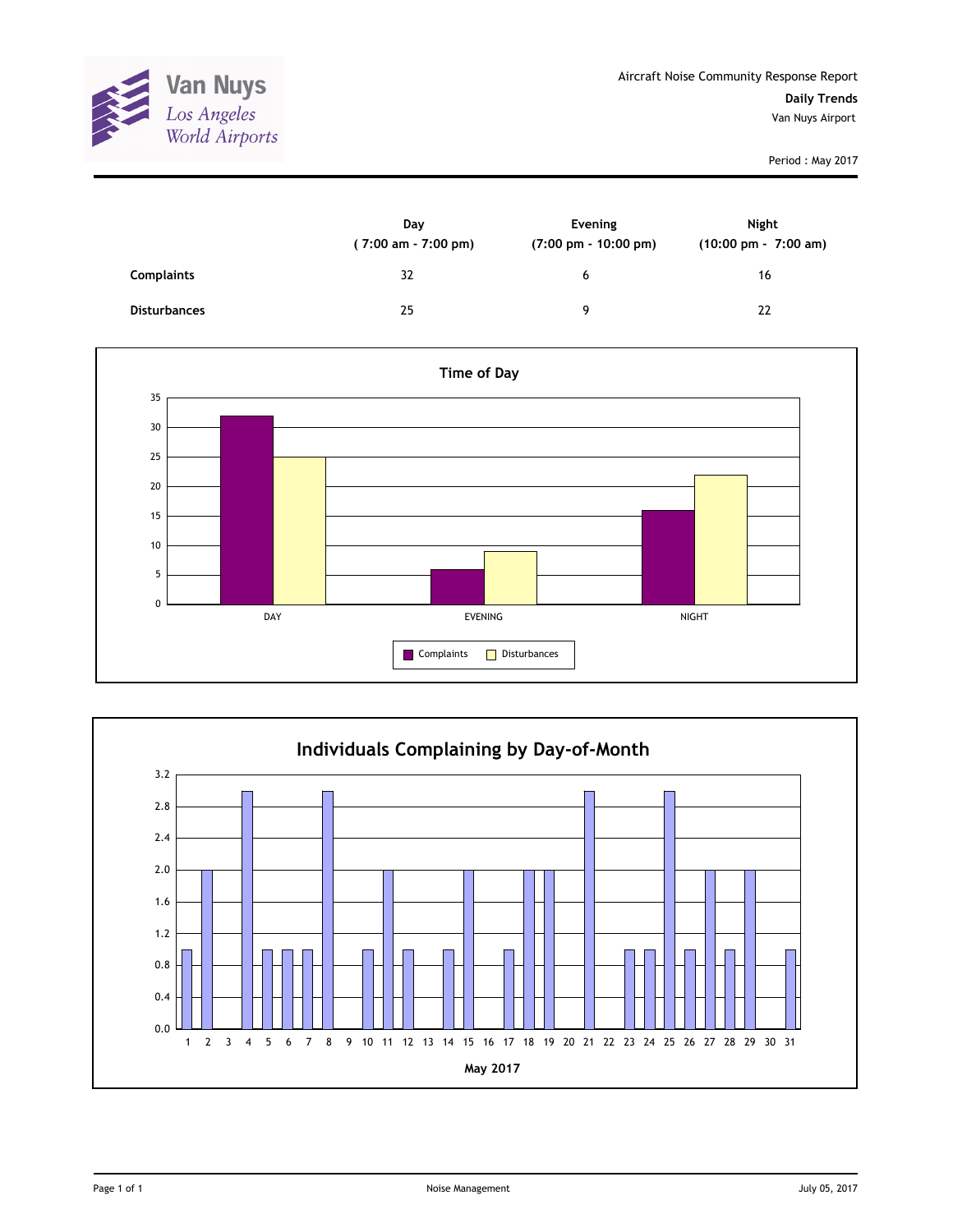Aircraft Noise Community Response Report

**Complaint Distribution by City and Complainant**

Van Nuys Airport

Period : May 2017



| <b>Individuals</b>                      | <b>Complaints</b> | Percentage of Complaints**                              |     |
|-----------------------------------------|-------------------|---------------------------------------------------------|-----|
|                                         |                   |                                                         |     |
| *One Individual (Encino)                | 9                 | 16%                                                     |     |
| *One Individual (North Hills)           | 9                 | 16%                                                     |     |
| *One Individual (North Hills)           | 7                 | 13%                                                     |     |
| *One Individual (Sherman Oaks)          | 6                 | 11%                                                     |     |
| Individuals Reporting 2 To 5 Complaints | 9                 | 16%                                                     |     |
| Individuals Reporting One Complaint     | 16                | 29%                                                     |     |
| <b>TOTAL</b><br>Individuals: 24         | 56                | 0<br>20<br>40<br>50<br>70<br>30<br>60<br>80<br>90<br>10 | 100 |

\* One individual reporting 6 or more complaints shown by city.

\*\* All percentages are rounded to the nearest whole number.

**Van Nuys**<br>Los Angeles<br>World Airports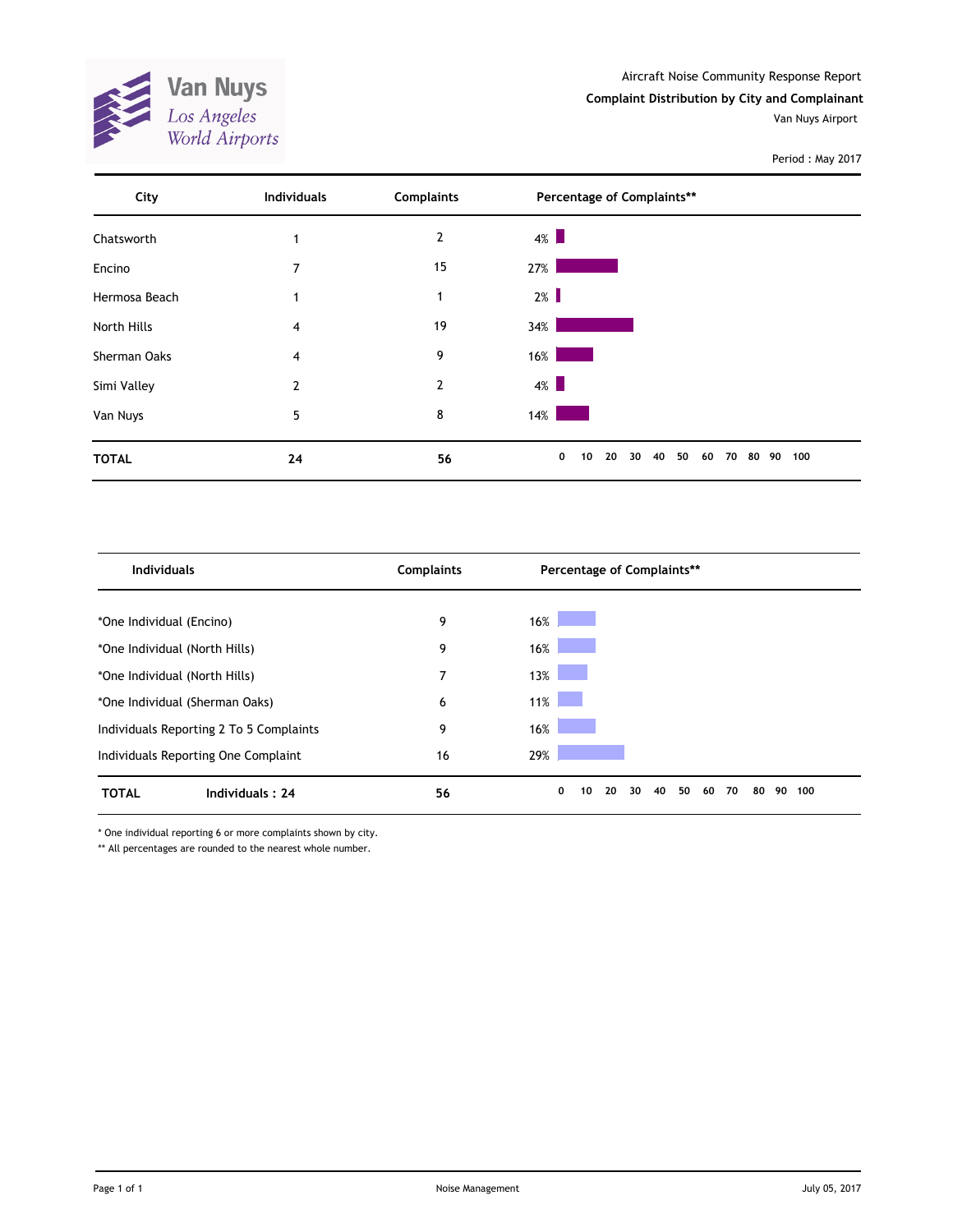

| Type of Disturbance*     | <b>Number of Complaints</b> |
|--------------------------|-----------------------------|
| Flying over home         | 13                          |
| Frequency of flights     | 6                           |
| Inquiry only             | 1                           |
| Late night/early morning | 11                          |
| Low flying               | 2                           |
| Unspecified              | $\overline{2}$              |
| Unusually loud           | 18                          |
| Vibration/rumbling       | 3                           |
| TOTAL                    | 56                          |



Note: \* As reported by complainant.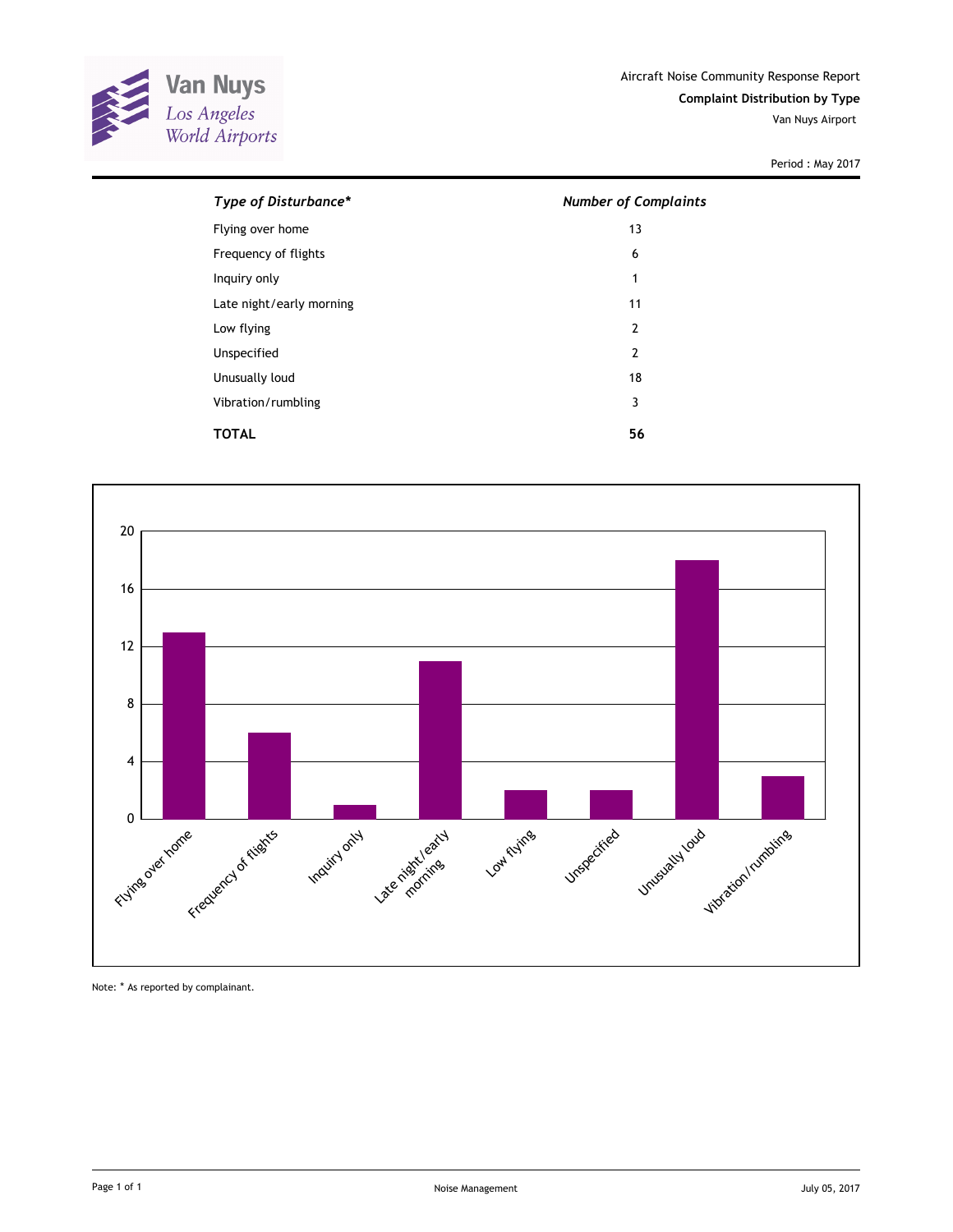

| <b>Contact</b> |           | <b>Disturbance</b> |           |             |                      |                                                                                                                                                                                                                                                                                                                                                                                                                                                                                                                                                                                                                                                                                                                                                                                                                                                                                                                                                                                                                                                                                                                                                                                                                                                                                                                                                                                                                                                                                 |
|----------------|-----------|--------------------|-----------|-------------|----------------------|---------------------------------------------------------------------------------------------------------------------------------------------------------------------------------------------------------------------------------------------------------------------------------------------------------------------------------------------------------------------------------------------------------------------------------------------------------------------------------------------------------------------------------------------------------------------------------------------------------------------------------------------------------------------------------------------------------------------------------------------------------------------------------------------------------------------------------------------------------------------------------------------------------------------------------------------------------------------------------------------------------------------------------------------------------------------------------------------------------------------------------------------------------------------------------------------------------------------------------------------------------------------------------------------------------------------------------------------------------------------------------------------------------------------------------------------------------------------------------|
| Date           | Time      | Date               | Time      | City        | Disturbance**        | <b>Findings</b>                                                                                                                                                                                                                                                                                                                                                                                                                                                                                                                                                                                                                                                                                                                                                                                                                                                                                                                                                                                                                                                                                                                                                                                                                                                                                                                                                                                                                                                                 |
| 5/02/2017      | $3:41$ pm | 4/26/2017          | $8:00$ pm | Encino      | Low flying           | The aircraft that you reported on Wednesday, April 26, 2017 at 20:00 was conducting a<br>Medevac Operation (Lifeguard-Life Saving Mission). This arrival was under the direction<br>and control of the Federal Aviation Administration (FAA) Air Traffic Controllers (ATC). VNY<br>utilizes Runway 34L whenever northerly winds occur. All aircraft arrivals and departures<br>are directed by the FAA ATC to head north into the wind due to aircraft safety<br>requirements, and to maximize aircraft performance during takeoffs and landings. During<br>these conditions, FAA ATC conduct Northerly Operations at VNY, which is the opposite<br>direction from Southerly Operations that is normally utilized. Please note that airports do<br>not have jurisdictions over aircraft in flight, how frequently or where the FAA ATC may<br>sequence aircraft. The FAA has ultimate authority over aircraft flight patterns and<br>regulates virtually all aviation activity. Please contact the FAA by writing to FAA Western-<br>Pacific Region P.O. Box 92007, Los Angeles, CA 90009 for further information regarding<br>aviation matters. Lastly, please refer to the VNY Noise Management "quick facts" for a<br>brief list of enforcement and regulatory actions VNY "can" and "cannot do," related to FAA<br>regulations and local City Ordinances. The quick facts may be found online under the<br>"Noise Management - Quick Facts" link at www.lawa.org/VNYNoise/. |
| 5/02/2017      | $9:49$ pm | 5/02/2017          | $9:45$ pm | North Hills | Frequency of flights | The location of your residence and surrounding community is subject to numerous aircraft<br>transiting to and from the many Southern California airports, including VNY. It is not<br>uncommon for aircraft arriving at VNY to overfly your community. Occasionally, when<br>winds originate from the north, the Federal Aviation Administration (FAA) SoCal Air<br>Traffic Controllers (ATC) may "switch" the airport around to Northerly Flow. Under these<br>conditions, aircraft departing VNY may also fly over your community. In addition, the<br>volume of jet operations at VNY has been increasing slightly with the improving economy<br>since reaching a low in 2009, so compared to the past few years there may be more<br>frequent jet arrivals or departures over your community. Additionally, please refer to the                                                                                                                                                                                                                                                                                                                                                                                                                                                                                                                                                                                                                                             |

Note : Investigation currently limited to one report of disturbance per complaint, and a maximum of five complaints per individual per month.

\* Complaints exceeding monthly limit and/or anonymous complaints are not investigated and are not shown.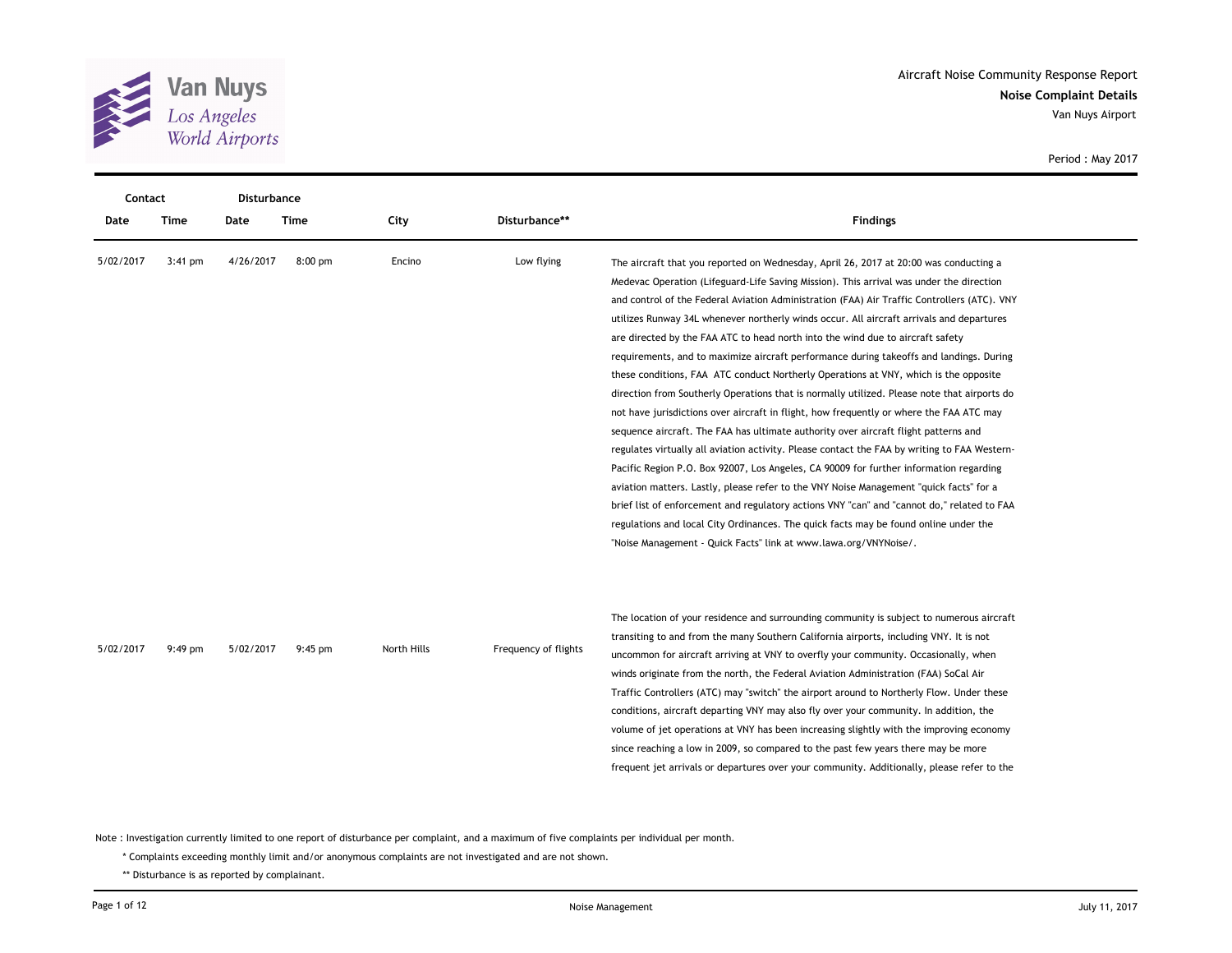|           | Contact   |           | Disturbance |             |                    |                                                                                                 |
|-----------|-----------|-----------|-------------|-------------|--------------------|-------------------------------------------------------------------------------------------------|
| Date      | Time      | Date      | Time        | City        | <b>Disturbance</b> | <b>Findings</b>                                                                                 |
|           |           |           |             |             |                    | VNY Noise Management "quick facts" for a brief list of enforcement and regulatory               |
|           |           |           |             |             |                    | actions VNY "can" and "cannot do," related to FAA regulations and local City Ordinances.        |
|           |           |           |             |             |                    | The quick facts may be found online under the "Noise Management - Quick Facts" link at          |
|           |           |           |             |             |                    | www.lawa.org/VNYNoise/. Lastly, please note that airports do not control aircraft in            |
|           |           |           |             |             |                    | flight. The FAA has ultimate authority over aircraft flight patterns and regulates virtually    |
|           |           |           |             |             |                    | all aviation activity. This includes takeoffs, landings, altitudes and direction of flight with |
|           |           |           |             |             |                    | the major emphasis on safety. The FAA may be contacted by writing to FAA                        |
|           |           |           |             |             |                    | Western-Pacific Region, P.O. Box 92007, Los Angeles, CA 90009 for further information           |
|           |           |           |             |             |                    | regarding this matter.                                                                          |
| 5/04/2017 | 5:30 am   | 5/04/2017 | $3:17$ am   | North Hills | Unusually loud     | The aircraft you reported on Thursday, May 4, 2017 at 03:17 was a Gulfstream G-V that           |
|           |           |           |             |             |                    | arrived to VNY under the control and direction of FAA SoCal ATC. This arrival was               |
|           |           |           |             |             |                    | consistent with normal VNY arrival procedures and was in full compliance with all federal       |
|           |           |           |             |             |                    | and local city regulations. Your residence is located near the standard arrival route for       |
|           |           |           |             |             |                    | runways 16R and 16L and is subject to numerous arrival aircraft on final approach for           |
|           |           |           |             |             |                    | landing.                                                                                        |
| 5/04/2017 | $5:44$ am | 5/04/2017 | $2:27$ am   | North Hills | Unusually loud     | The aircraft you reported on Saturday, May 4, 2017 at 02:27 was an Gulfstream G-IVSP            |
|           |           |           |             |             |                    | that departed to the north under the control and direction of FAA SoCal ATC. This               |
|           |           |           |             |             |                    | departure was consistent with normal VNY northerly departure operations and was in full         |
|           |           |           |             |             |                    | compliance with all federal and local city regulations. Your residence is located near the      |
|           |           |           |             |             |                    | standard northerly departure route for runways 34L and 34R and is subject to numerous           |
|           |           |           |             |             |                    | departing aircraft.                                                                             |
| 5/04/2017 | 5:57 am   | 5/04/2017 | 1:49 am     | North Hills | Unusually loud     | The aircraft you reported on Thursday, May 4, 2017 at 01:49 was a Cessna Twin-Propeller         |
|           |           |           |             |             |                    | C402 that arrived to VNY under the control and direction of Federal Aviation                    |
|           |           |           |             |             |                    | Administration (FAA) SoCal Air Traffic Controllers (ATC). This arrival was consistent with      |
|           |           |           |             |             |                    | normal VNY arrival procedures. Your residence is located near the standard arrival route        |
|           |           |           |             |             |                    | for runways 16R and 16L and is subject to numerous arrival aircraft on final approach for       |
|           |           |           |             |             |                    | landing. The arrival operation in question was consistent with VNY arrival procedures and       |
|           |           |           |             |             |                    | was not in violation of any federal or local city regulations, such as the VNY Curfew           |
|           |           |           |             |             |                    | Ordinance. This aircraft is rated below the 77.0 dBA maximum "TAKEOFF" certification            |
|           |           |           |             |             |                    | levels listed in the FAA Advisory Circular 36 3 Appendix 2 and referenced in the Noisier Jet    |
|           |           |           |             |             |                    | Phase Out Ordinance. Note that these levels are determined by the FAA under controlled          |
|           |           |           |             |             |                    | conditions at their facility in Oklahoma City, OK and are just one of many criteria the FAA     |
|           |           |           |             |             |                    | uses to certify and register                                                                    |

\* Complaints exceeding monthly limit and/or anonymous complaints are not investigated and are not shown.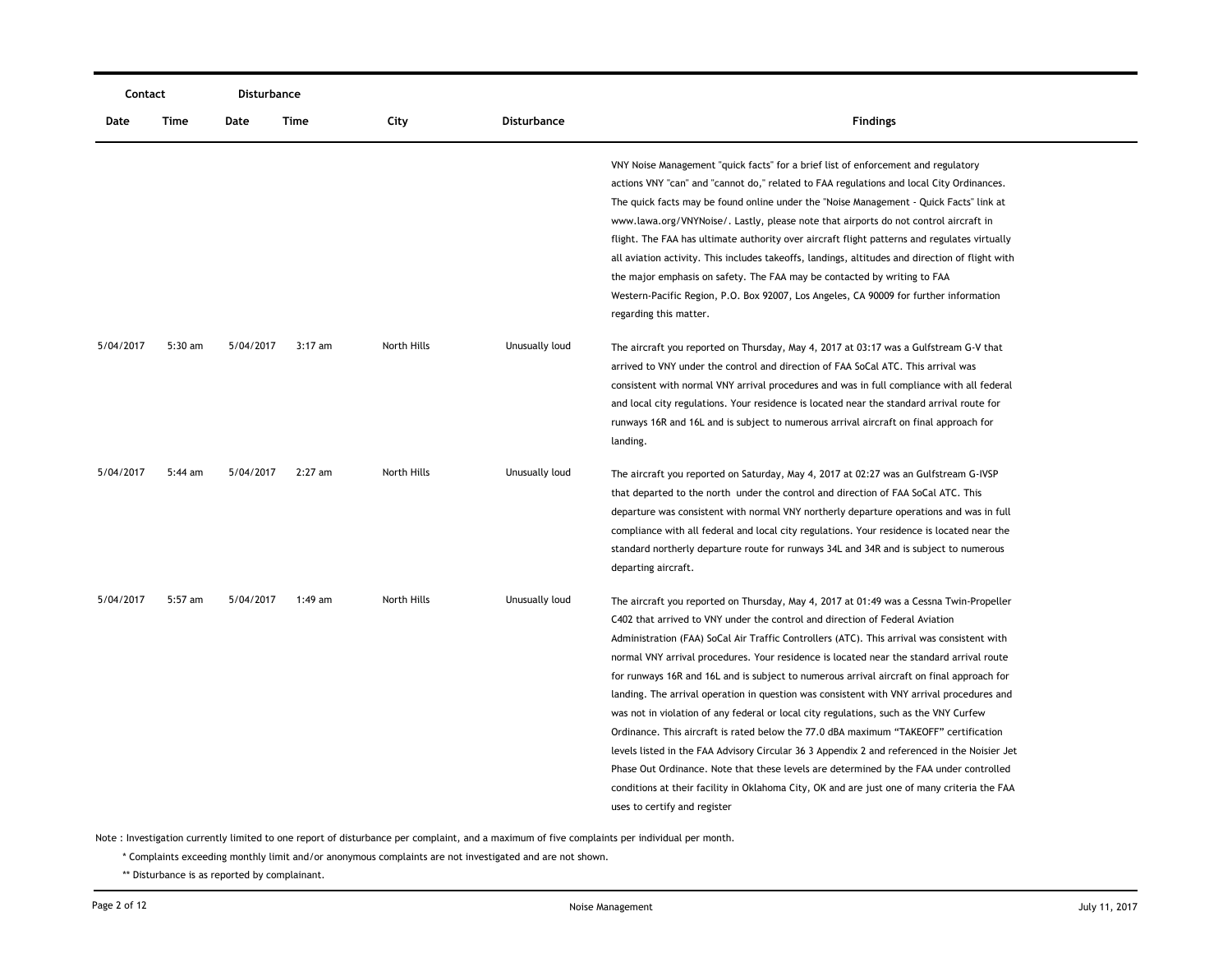| Contact   |           | Disturbance |          |             |                    |                                                                                                                                                                                                                                                                                                                                                                                                                                                                                                                                                                                                                                                                                                                                                                                                                                                                                                                                                                                                                                                                                                                                                                                                                    |
|-----------|-----------|-------------|----------|-------------|--------------------|--------------------------------------------------------------------------------------------------------------------------------------------------------------------------------------------------------------------------------------------------------------------------------------------------------------------------------------------------------------------------------------------------------------------------------------------------------------------------------------------------------------------------------------------------------------------------------------------------------------------------------------------------------------------------------------------------------------------------------------------------------------------------------------------------------------------------------------------------------------------------------------------------------------------------------------------------------------------------------------------------------------------------------------------------------------------------------------------------------------------------------------------------------------------------------------------------------------------|
| Date      | Time      | Date        | Time     | City        | <b>Disturbance</b> | <b>Findings</b>                                                                                                                                                                                                                                                                                                                                                                                                                                                                                                                                                                                                                                                                                                                                                                                                                                                                                                                                                                                                                                                                                                                                                                                                    |
|           |           |             |          |             |                    | aircraft for flight in the United States. Therefore, there is no relationship between these<br>certification levels published by the FAA and the one second noise readings available on<br>the VNY WebTrak website. For more information, please refer to the Noise Management<br>"quick facts" for a brief list of enforcement and regulatory actions VNY "can" and "cannot<br>do" related to FAA regulations and local City Ordinances. The quick facts and the City<br>Curfew Ordinance may be found online under the "Noise Management Quick Facts" link<br>at www.lawa.org/VNYNoise/. Lastly, airports do not control aircraft in flight. The<br>Federal Aviation Administration (FAA) has ultimate authority over aircraft and regulates<br>virtually all aviation activity. This includes takeoffs, landings, altitudes and direction of<br>flight with the major emphasis on safety. The FAA may be contacted by writing to FAA<br>Western Pacific Region, P.O. Box 92007, Los Angeles, CA 90009 for further information.                                                                                                                                                                                  |
| 5/04/2017 | $4:52$ pm | 5/04/2017   | 4:48 pm  | North Hills | Vibration/rumbling | The aircraft you reported on Tuesday, May 2, 2017 at 16:48 was a Hawker H25B that<br>arrived to VNY under the control and direction of Federal Aviation Administration (FAA)<br>Air Traffic Controllers (ATC). The pilot requested and was granted a short approach by<br>ATC. This is not the standard jet arrival procedure to runway 16R however; the FAA ATC<br>does employ on occasion, a short approach to land for safety and separation criteria.<br>Please refer to the Noise Management "quick facts" for a brief list of enforcement and<br>regulatory actions VNY "can" and "cannot do" related to FAA regulations and local City<br>Ordinances. The quick facts and the City Curfew Ordinance may be found online under<br>the "Noise Management Quick Facts" link at www.lawa.org/VNYNoise/. Lastly, airports<br>do not control aircraft in flight. The FAA has ultimate authority over aircraft and<br>regulates virtually all aviation activity. This includes takeoffs, landings, altitudes and<br>direction of flight with the major emphasis on safety. The FAA may be contacted by<br>writing to FAA Western Pacific Region, P.O. Box 92007, Los Angeles, CA 90009 for further<br>information. |
| 5/05/2017 | 12:46 pm  | 5/04/2017   | 10:27 pm | Van Nuys    | Inquiry only       | The aircraft you reported on Thursday, May 4, 2017 at 22:27 was a single engine<br>propeller driven Cessna C182 that departed from Van Nuys Airport (VNY) on runway 16L<br>under the control and direction of Federal Aviation Administration (FAA) Air Traffic<br>Controllers (ATC). After reviewing the recorded communication between ATC and the<br>pilot, it was found that there were no touch and go operations conducted during this<br>period. The pilot made several landings with each ending in a full stop followed by a<br>request for clearance from ATC to taxi back to the top of the runway to take off again.<br>This type of training is common and critical for nighttime currency and is a requirement<br>that is certified in the                                                                                                                                                                                                                                                                                                                                                                                                                                                           |

\* Complaints exceeding monthly limit and/or anonymous complaints are not investigated and are not shown.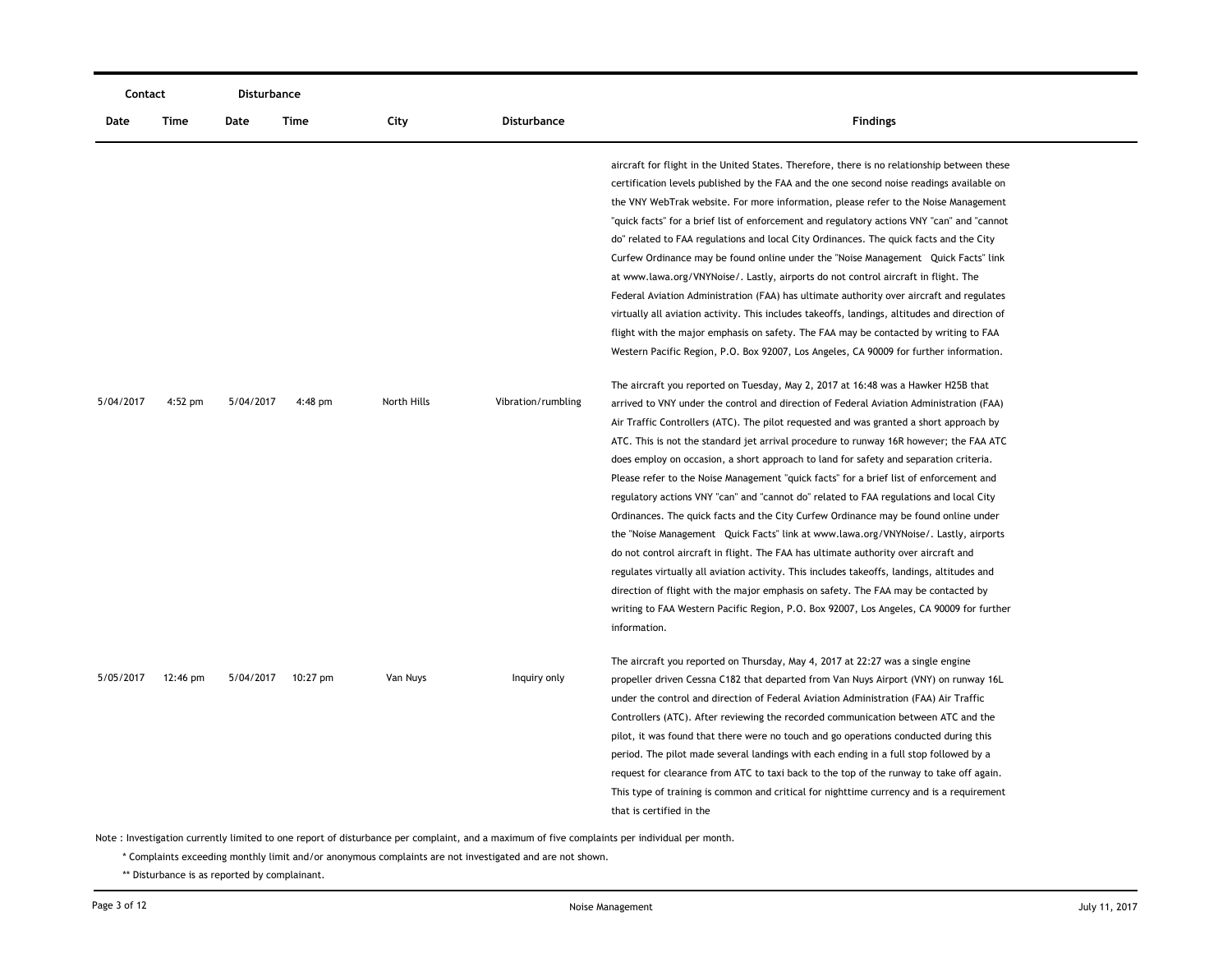| Contact   |                    | Disturbance |           |             |                          |                                                                                                                                                                                                                                                                                                                                                                                                                                                                                                                                                                                                                                                                                                                                               |
|-----------|--------------------|-------------|-----------|-------------|--------------------------|-----------------------------------------------------------------------------------------------------------------------------------------------------------------------------------------------------------------------------------------------------------------------------------------------------------------------------------------------------------------------------------------------------------------------------------------------------------------------------------------------------------------------------------------------------------------------------------------------------------------------------------------------------------------------------------------------------------------------------------------------|
| Date      | Time               | Date        | Time      | City        | <b>Disturbance</b>       | <b>Findings</b>                                                                                                                                                                                                                                                                                                                                                                                                                                                                                                                                                                                                                                                                                                                               |
|           |                    |             |           |             |                          | pilot's logbook. For further information please refer to the Code of Federal Regulations<br>(CFR) under 14 CFR section 61.57. For more information please refer to the Noise<br>Management "quick facts" for a brief list of enforcement and regulatory actions VNY<br>"can" and "cannot do" related to FAA regulations and local City Ordinances. The quick<br>facts and the City Curfew Ordinance may be found online under the "Noise Management"<br>Quick Facts" link at www.lawa.org/VNYNoise/. Lastly, airports do not control aircraft in<br>flight. The FAA has ultimate authority over aircraft and regulates virtually all aviation<br>activity. This includes takeoffs, landings, altitudes and direction of flight with the major |
|           |                    |             |           |             |                          | emphasis on safety. The FAA may be contacted by writing to FAA Western Pacific Region,<br>P.O. Box 92007, Los Angeles, CA 90009 for further information.                                                                                                                                                                                                                                                                                                                                                                                                                                                                                                                                                                                      |
| 5/06/2017 | 11:45 pm           | 5/06/2017   | $3:06$ pm | North Hills | Unusually loud           | The aircraft you reported on Saturday, May 6, 2017 at 15:06 was a Piaggio P180 Twin<br>Turboprop that arrived to VNY under the control and direction of FAA. The arrival to<br>runway 16R was consistent with normal VNY arrival operations. Please note that your<br>residence is located under or near the standard arrival route to runways 16R and 16L.<br>Additionally, this arrival was in full compliance with all federal and local City of Los Angeles<br>regulations.                                                                                                                                                                                                                                                               |
| 5/06/2017 | $11:52 \text{ pm}$ | 5/04/2017   | 11:57 pm  | North Hills | Late night/early morning | The aircraft you reported on Thursday, May 4, 2017 at 23:57 was an Embraer Legacy 650<br>that departed to the north under the control and direction of FAA SoCal ATC. This<br>departure was consistent with normal VNY northerly departure operations and was in full<br>compliance with all federal and local city regulations. *                                                                                                                                                                                                                                                                                                                                                                                                            |
| 5/08/2017 | 9:39 am            | 5/08/2017   | $9:37$ am | North Hills | Vibration/rumbling       | The jet aircraft you reported on Monday, May 8, 2017 at 09:37 was a United States<br>Military F/A18 Super Hornet that arrived to VNY under the control and direction of<br>Federal Aviation Administration (FAA) Air Traffic Controllers (ATC). Military flights to VNY<br>are not under the control of the airport. That jurisdiction belongs to the United States<br>Military Command and the FAA. The FAA has ultimate authority over aircraft flight<br>patterns and regulates virtually all aviation activities. This includes altitudes and<br>direction of flight with the major emphasis on safety.                                                                                                                                   |
| 5/08/2017 | $10:58$ pm         | 5/08/2017   | 12:59 pm  | Chatsworth  | Unusually loud           | The aircraft you reported on Monday, May 8, 2017 at 12:59 was a Citation CJ3 that<br>departed to the north from VNY under the direction and control of the Federal Aviation<br>Administration (FAA) Air Traffic Controllers (ATC). The departure from runway "34L" was<br>consistent with normal VNY northerly departure procedures. Whenever northerly winds<br>occur, all aircraft arrivals and departures are directed to head north into the wind due                                                                                                                                                                                                                                                                                     |

\* Complaints exceeding monthly limit and/or anonymous complaints are not investigated and are not shown.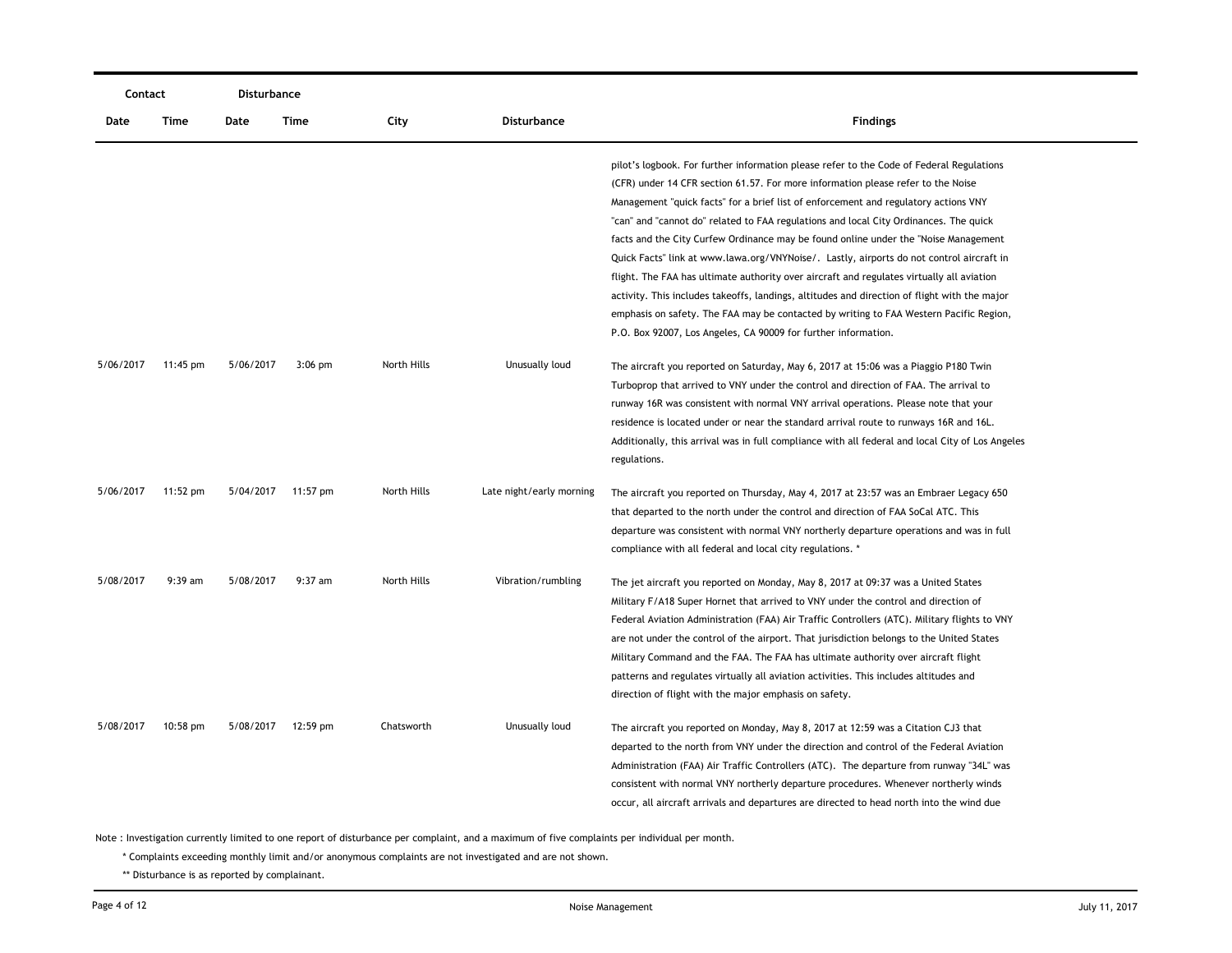| Contact   |           | Disturbance |           |             |                          |                                                                                                                                                                                                                                                                                                                                                                                                                                                                                                                                                                                                                                                                                                                                                                                                                                                                                                                                                                                                                                                                                                                                                                                                                                                                                                                                                       |  |  |
|-----------|-----------|-------------|-----------|-------------|--------------------------|-------------------------------------------------------------------------------------------------------------------------------------------------------------------------------------------------------------------------------------------------------------------------------------------------------------------------------------------------------------------------------------------------------------------------------------------------------------------------------------------------------------------------------------------------------------------------------------------------------------------------------------------------------------------------------------------------------------------------------------------------------------------------------------------------------------------------------------------------------------------------------------------------------------------------------------------------------------------------------------------------------------------------------------------------------------------------------------------------------------------------------------------------------------------------------------------------------------------------------------------------------------------------------------------------------------------------------------------------------|--|--|
| Date      | Time      | Date        | Time      | City        | Disturbance              | <b>Findings</b>                                                                                                                                                                                                                                                                                                                                                                                                                                                                                                                                                                                                                                                                                                                                                                                                                                                                                                                                                                                                                                                                                                                                                                                                                                                                                                                                       |  |  |
|           |           |             |           |             |                          | to aircraft safety requirements, and to maximize aircraft performance during takeoffs<br>and landings. During these conditions, the FAA Controllers conduct Northerly Operations<br>at VNY, which is the opposite direction from Southerly Operations that is normally<br>utilized. Additionally, please refer to the VNY Noise Management "quick facts" for a brief<br>list of enforcement and regulatory actions VNY "can" and "cannot do," related to FAA<br>regulations and local City Ordinances. The quick facts may be found online under the<br>"Noise Management - Quick Facts" link at www.lawa.org/VNYNoise/. Lastly, please note<br>that airports do not control aircraft in flight. The FAA has ultimate authority over<br>aircraft flight patterns and regulates virtually all aviation activity. This includes takeoffs,<br>landings, altitudes and direction of flight with the major emphasis on safety. The FAA may<br>be contacted by writing to FAA Western-Pacific Region, P.O. Box 92007, Los Angeles, CA<br>90009 for further information regarding this matter.                                                                                                                                                                                                                                                               |  |  |
| 5/10/2017 | $3:33$ pm | 5/10/2017   | $3:08$ pm | North Hills | Frequency of flights     | The general complaint or concern that you referred to on Wednesday, May 10, 2017 at<br>15:08 regarding the frequency of aircraft activity in your neighborhood is attributed to<br>the proximity of your residence to Van Nuys Airport (VNY). It is not uncommon for<br>aircraft departing from or arriving to VNY to overfly your community. In addition, the<br>volume jet operations at VNY has been increasing slightly with the improving economy<br>since reaching a low in 2009, so compared to the past few years there may be more<br>frequent jet departures over your community. Additionally, airports do not have<br>jurisdictions over aircraft in flight, how frequently or where the FAA ATC may sequence<br>aircraft. The FAA has ultimate authority over aircraft flight patterns and regulates<br>virtually all aviation activity. Lastly, please refer to the VNY Noise Management "quick<br>facts" for a brief list of enforcement and regulatory actions VNY "can" and "cannot do,"<br>related to FAA regulations and local City Ordinances. The quick facts may be found online<br>under the "Noise Management - Quick Facts" link at www.lawa.org/VNYNoise/. Please<br>contact the FAA by writing to FAA Western-Pacific Region, P.O. Box 92007, Los Angeles,<br>CA 90009 for further information regarding aviation matters. |  |  |
| 5/12/2017 | $9:45$ am | 5/12/2017   | 1:34 am   | Encino      | Late night/early morning | The jet airplane you reported on Friday, May 12, 2017 at 01:34 was a Global Express that<br>departed from VNY under the control and direction of Federal Aviation Administration<br>(FAA) SoCal Air Traffic Controllers (ATC). The Global Express was approximately 2153 feet<br>Mean Sea Level (MSL) over your neighborhood when SoCal ATC directed the pilot to climb<br>to 10,000 feet MSL and turn to a heading of 310 degrees. The departure was consistent<br>with normal VNY departure operations and the Single Event Noise Exposure Level (SENEL)<br>established for this aircraft type in the VNY voluntary Quiet Jet Departure Program was                                                                                                                                                                                                                                                                                                                                                                                                                                                                                                                                                                                                                                                                                                 |  |  |

\* Complaints exceeding monthly limit and/or anonymous complaints are not investigated and are not shown.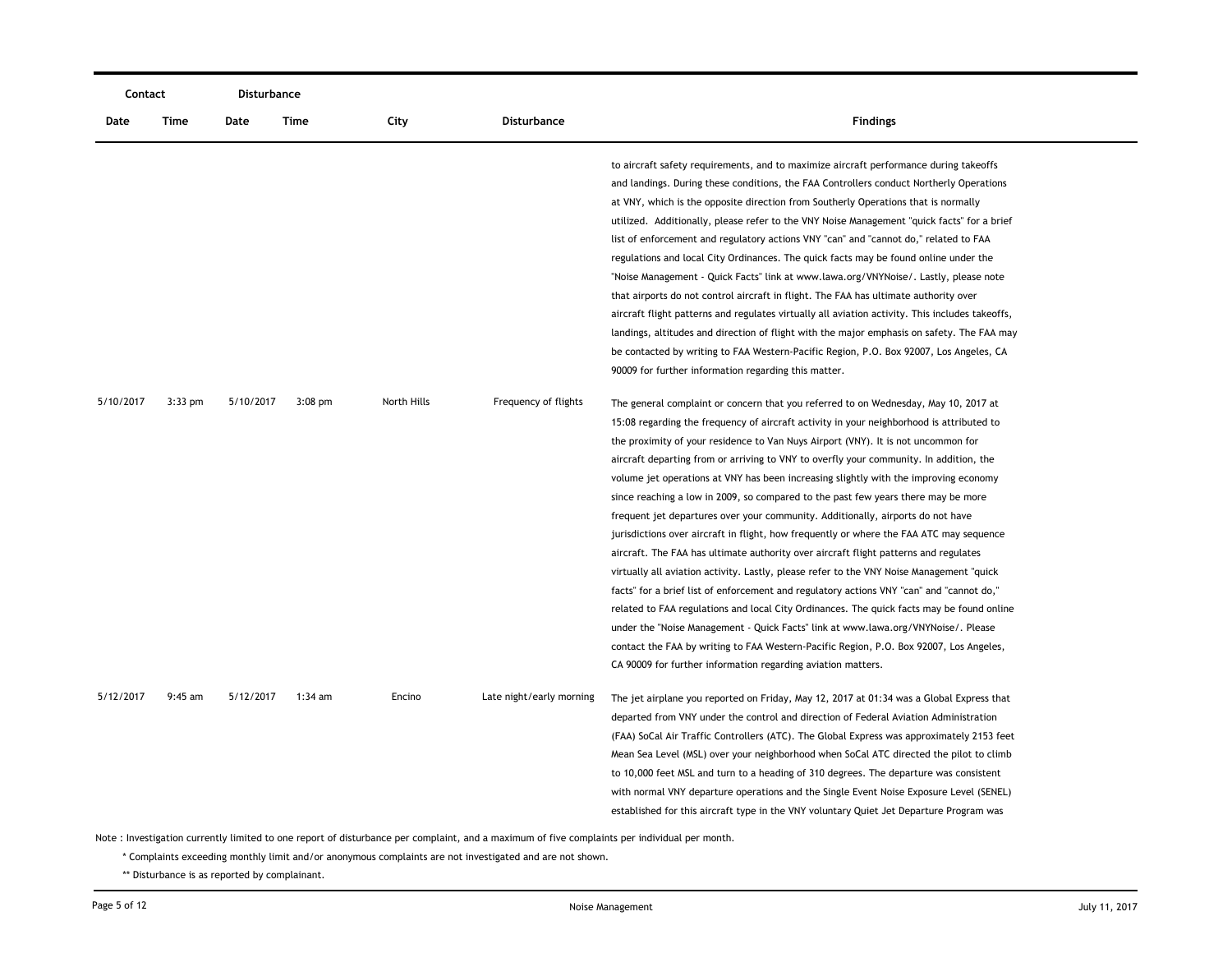|           | Contact    |           | Disturbance |              |                          |                                                                                                                                                                                                                                                                                                                                                                                                                                                                                                                                                                                                                                                                                                                                                                                                                                                                                                                                                                                                                                                                                                                                                                                                                                      |
|-----------|------------|-----------|-------------|--------------|--------------------------|--------------------------------------------------------------------------------------------------------------------------------------------------------------------------------------------------------------------------------------------------------------------------------------------------------------------------------------------------------------------------------------------------------------------------------------------------------------------------------------------------------------------------------------------------------------------------------------------------------------------------------------------------------------------------------------------------------------------------------------------------------------------------------------------------------------------------------------------------------------------------------------------------------------------------------------------------------------------------------------------------------------------------------------------------------------------------------------------------------------------------------------------------------------------------------------------------------------------------------------|
| Date      | Time       | Date      | Time        | City         | <b>Disturbance</b>       | <b>Findings</b>                                                                                                                                                                                                                                                                                                                                                                                                                                                                                                                                                                                                                                                                                                                                                                                                                                                                                                                                                                                                                                                                                                                                                                                                                      |
|           |            |           |             |              |                          | not exceeded. Additionally, please refer to the VNY Noise Management "quick facts" for a<br>brief list of enforcement and regulatory actions VNY "can" and "cannot do," related to<br>FAA regulations and local City Ordinances. The quick facts may be found online under the<br>"Noise Management - Quick Facts" link at www.lawa.org/VNYNoise/. Lastly, please note<br>that airports do not control aircraft in flight. The FAA has ultimate authority over<br>aircraft flight patterns and regulates virtually all aviation activity. This includes takeoffs,<br>landings, altitudes and direction of flight with the major emphasis on safety. The FAA may<br>be contacted by writing to FAA Western-Pacific Region, P.O. Box 92007, Los Angeles, CA<br>90009 for further information regarding this matter.                                                                                                                                                                                                                                                                                                                                                                                                                    |
| 5/17/2017 | $10:09$ pm | 5/17/2017 | $10:09$ pm  | North Hills  | Low flying               | The aircraft you reported on Wednesday, May 17, 2017 at 22:09 was a Gulfstream G-IVSP<br>arrival conducted under the control and direction of Federal Aviation Administration<br>(FAA) SoCal Air Traffic Controllers (ATC). This arrival was consistent with normal VNY<br>arrival procedures. This arrival passed over your neighborhood at approximately 1420<br>feet Mean Sea Level (MSL), which is normal for an aircraft on a short final approach to<br>land. Your residence is located near the standard arrival route for runways 16R and 16L<br>and is subject to numerous arrival aircraft on final approach for landing.                                                                                                                                                                                                                                                                                                                                                                                                                                                                                                                                                                                                  |
| 5/18/2017 | $12:17$ am | 5/16/2017 | 11:25 pm    | Sherman Oaks | Late night/early morning | The aircraft noise reported on Tuesday, May 16, 2017 at 23:25 associated with a Stage 3<br>Gulfstream G-IV (GLF4) departure conducted under control and direction from Federal<br>Aviation Administration (FAA) SoCal Air Traffic Controllers (ATC). The operation was<br>consistent with VNY departure procedures and was not in violation of any federal or local<br>city regulations, such as the VNY Curfew Ordinance. For more information on the VNY<br>Curfew Ordinance, please visit www.lawa.org/welcome_VNY.aspx?id=1034. Additionally,<br>please refer to the Noise Management "quick facts" for a brief list of enforcement and<br>regulatory actions VNY "can" and "cannot do," related to FAA regulations and local City<br>Ordinances. The quick facts may be found online under the "Noise Management - Quick<br>Facts" link at www.lawa.org/VNYNoise/. Lastly, airports do not have jurisdiction on<br>aircraft in flight. The FAA has ultimate authority over aircraft flight patterns and<br>regulates virtually all aviation activity with the major emphasis on safety. The FAA may be<br>contacted by writing to FAA Western-Pacific Region, P.O. Box 92007, Los Angeles, CA<br>90009 for further information. |
| 5/18/2017 | $3:55$ pm  | 5/17/2017 | $6:36$ am   | Encino       | Flying over home         | The jet airplane you reported on Wednesday, May 17, 2017 at 0636 was a Falcon 50<br>(FA50) that departed from VNY under the control and direction of Federal Aviation<br>Administration (FAA) SoCal Air Traffic Controllers (ATC). The aircraft was approximately                                                                                                                                                                                                                                                                                                                                                                                                                                                                                                                                                                                                                                                                                                                                                                                                                                                                                                                                                                    |

\* Complaints exceeding monthly limit and/or anonymous complaints are not investigated and are not shown.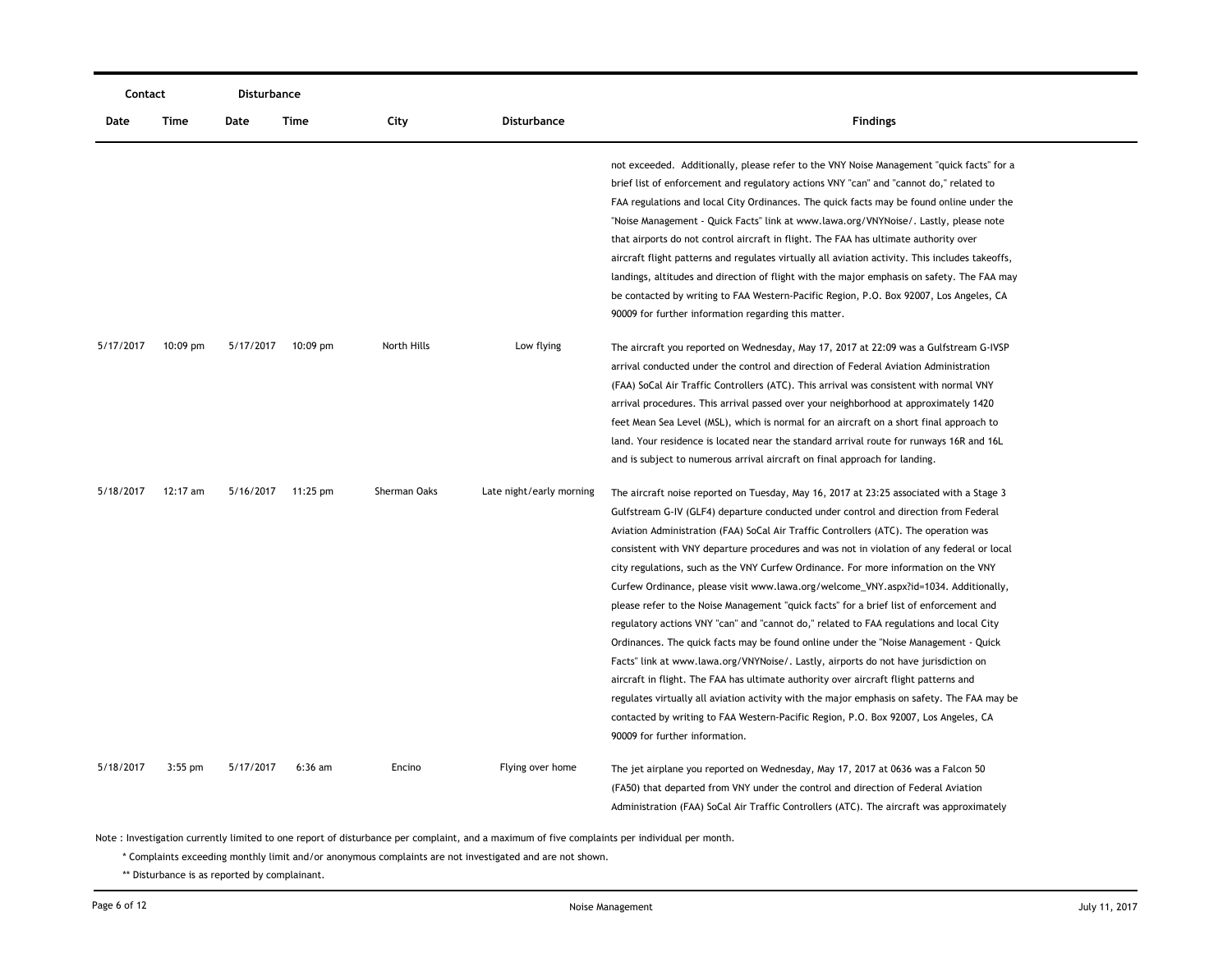| Contact   |           | Disturbance |                    |        |                  |                                                                                                                                                                                                                                                                                                                                                                                                                                                                                                                                                                                                                                                                                                                                                                                                                                                                                                                                                                                                                                                                                                                                                                                                                                                                                                                                                                                                                                                                                       |
|-----------|-----------|-------------|--------------------|--------|------------------|---------------------------------------------------------------------------------------------------------------------------------------------------------------------------------------------------------------------------------------------------------------------------------------------------------------------------------------------------------------------------------------------------------------------------------------------------------------------------------------------------------------------------------------------------------------------------------------------------------------------------------------------------------------------------------------------------------------------------------------------------------------------------------------------------------------------------------------------------------------------------------------------------------------------------------------------------------------------------------------------------------------------------------------------------------------------------------------------------------------------------------------------------------------------------------------------------------------------------------------------------------------------------------------------------------------------------------------------------------------------------------------------------------------------------------------------------------------------------------------|
| Date      | Time      | Date        | Time               | City   | Disturbance      | <b>Findings</b>                                                                                                                                                                                                                                                                                                                                                                                                                                                                                                                                                                                                                                                                                                                                                                                                                                                                                                                                                                                                                                                                                                                                                                                                                                                                                                                                                                                                                                                                       |
|           |           |             |                    |        |                  | 3,030 feet Mean Sea Level (MSL) over your neighborhood when Departure ATC directed<br>the pilot to climb and maintain 6,000 feet MSL and turn to a heading of 310 degrees to<br>avoid conflicting traffic. The departure was consistent with normal VNY departure<br>operations.                                                                                                                                                                                                                                                                                                                                                                                                                                                                                                                                                                                                                                                                                                                                                                                                                                                                                                                                                                                                                                                                                                                                                                                                      |
| 5/18/2017 | $3:58$ pm | 5/16/2017   | $3:14 \text{ am}$  | Encino | Flying over home | The aircraft noise reported on Tuesday, May 16, 2017 at 03:14 was associated with a<br>Stage 3 Global Express departure conducted under control and direction from Federal<br>Aviation Administration (FAA) SoCal Air Traffic Controllers (ATC). After liftoff, ATC<br>directed the pilot to turn to a heading of 050 degrees (which is approximately southwest)<br>and continue to climb to 3000 feet Mean Sea Level (MSL). The aircraft was approximately<br>2,390 feet MSL over your neighborhood. The operation was consistent with VNY<br>departure procedures and was not in violation of any federal or local city regulations,<br>such as the VNY Curfew Ordinance. For more information on the VNY Curfew Ordinance,<br>please visit www.lawa.org/welcome_VNY.aspx?id=1034. Additionally, please refer to the<br>Noise Management "quick facts" for a brief list of enforcement and regulatory actions<br>VNY "can" and "cannot do," related to FAA regulations and local City Ordinances. The<br>quick facts may be found online under the "Noise Management - Quick Facts" link at<br>www.lawa.org/VNYNoise/. Lastly, airports do not have jurisdiction on aircraft in flight.<br>The FAA has ultimate authority over aircraft flight patterns and regulates virtually all<br>aviation activity with the major emphasis on safety. The FAA may be contacted by<br>writing to FAA Western-Pacific Region, P.O. Box 92007, Los Angeles, CA 90009 for further<br>information. |
| 5/18/2017 | $3:59$ pm |             | 4/27/2017 11:50 pm | Encino | Flying over home | The jet airplane you reported on Thursday, April 27, 2017 at 23:50 was a Dassault Falcon<br>2000 that arrived to VNY under the direction and control of the Federal Aviation<br>Administration (FAA) Air Traffic Controllers (ATC). The arrival to 34L was consistent with<br>normal VNY northerly arrival procedures.                                                                                                                                                                                                                                                                                                                                                                                                                                                                                                                                                                                                                                                                                                                                                                                                                                                                                                                                                                                                                                                                                                                                                                |
| 5/18/2017 | $4:00$ pm | 4/24/2017   | $9:49$ pm          | Encino | Flying over home | The aircraft you reported on Monday, April 24, 2017 at 21:49 was a Beechcraft BE10 Twin<br>Turboprop that departed from Van Nuys Airport (VNY) under the control and direction of<br>Federal Aviation Administration (FAA) Air Traffic Controllers (ATC). This departure from<br>34L was consistent with normal VNY northerly departure procedures. Whenever<br>northerly winds occur, all aircraft arrivals and departures are directed to head north<br>into the wind due to aircraft safety requirements, and to maximize aircraft performance<br>during takeoffs and landings. During these conditions, the FAA Controllers conduct<br>Northerly Operations at VNY, which is the opposite direction from Southerly Operations                                                                                                                                                                                                                                                                                                                                                                                                                                                                                                                                                                                                                                                                                                                                                     |

\* Complaints exceeding monthly limit and/or anonymous complaints are not investigated and are not shown.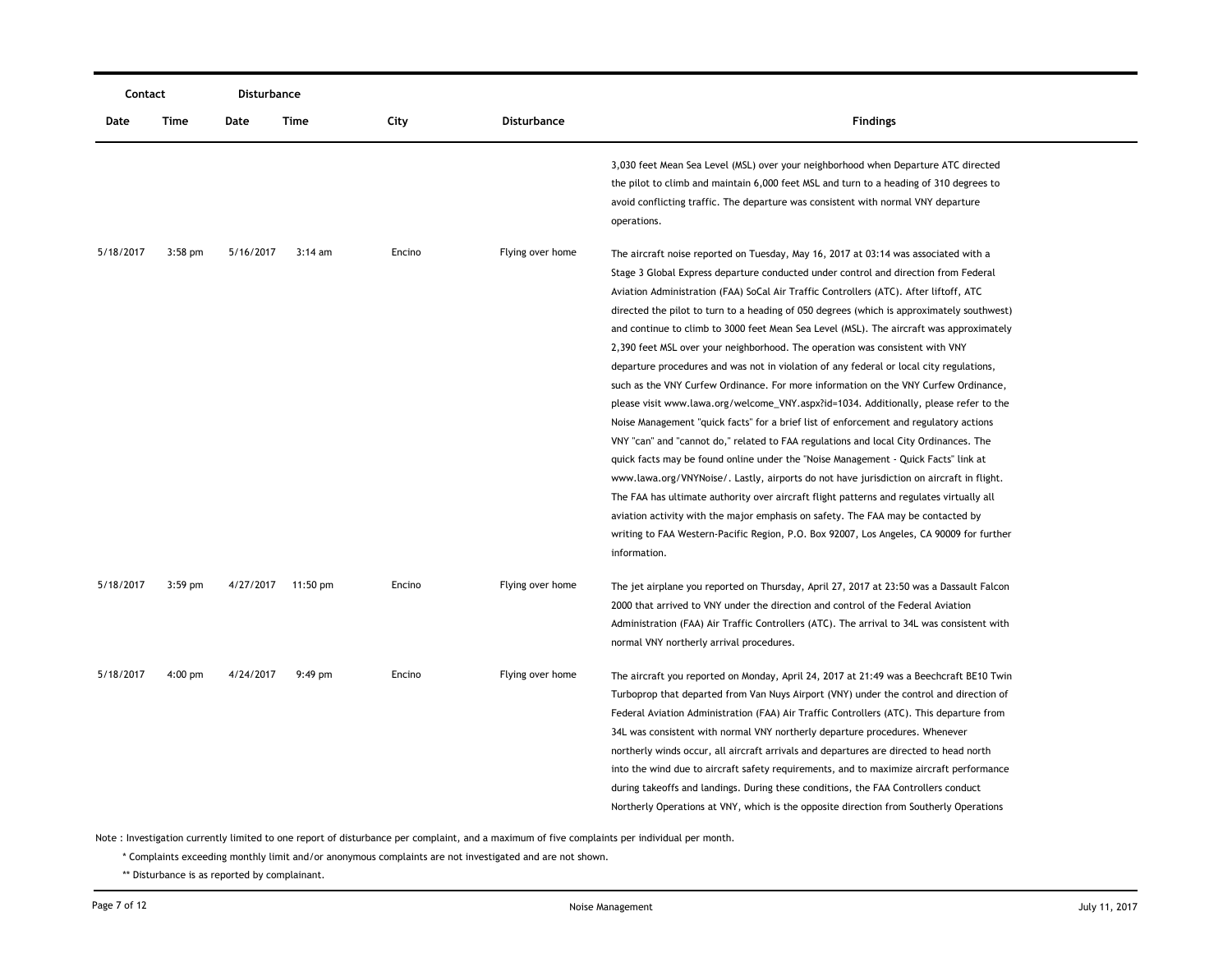| Contact   |           | <b>Disturbance</b> |           |        |                          |                                                                                                                                                                                                                                                                                                                                                                                                                                                                                                                                                                                                                                                                                                                                                                                                                                                                                                                                                                                                                                                                                                                                                                                                                                                                                                                                                                                                                                                                                                                                                                                                                                                                                                                                                                                |
|-----------|-----------|--------------------|-----------|--------|--------------------------|--------------------------------------------------------------------------------------------------------------------------------------------------------------------------------------------------------------------------------------------------------------------------------------------------------------------------------------------------------------------------------------------------------------------------------------------------------------------------------------------------------------------------------------------------------------------------------------------------------------------------------------------------------------------------------------------------------------------------------------------------------------------------------------------------------------------------------------------------------------------------------------------------------------------------------------------------------------------------------------------------------------------------------------------------------------------------------------------------------------------------------------------------------------------------------------------------------------------------------------------------------------------------------------------------------------------------------------------------------------------------------------------------------------------------------------------------------------------------------------------------------------------------------------------------------------------------------------------------------------------------------------------------------------------------------------------------------------------------------------------------------------------------------|
| Date      | Time      | Date               | Time      | City   | <b>Disturbance</b>       | <b>Findings</b>                                                                                                                                                                                                                                                                                                                                                                                                                                                                                                                                                                                                                                                                                                                                                                                                                                                                                                                                                                                                                                                                                                                                                                                                                                                                                                                                                                                                                                                                                                                                                                                                                                                                                                                                                                |
| 5/19/2017 | $1:29$ pm | 5/19/2017          | $3:03$ am | Encino | Late night/early morning | that is normally utilized. ATC directed the pilot to make a left downwind departure and<br>remain at or under 2500 feet Mean Sea Level (MSL) over your neighborhood in order to<br>maintain proper separation between the aircraft and Hollywood-Burbank (BUR) arrivals.<br>Additionally, please refer to the Noise Management "quick facts" for a brief list of<br>enforcement and regulatory actions VNY "can" and "cannot do," related to FAA<br>regulations and local City Ordinances. The quick facts may be found online under the<br>"Noise Management - Quick Facts" link at www.lawa.org/VNYNoise/. Lastly, airports do<br>not have jurisdiction on aircraft in flight. The FAA has ultimate authority over aircraft<br>flight patterns and regulates virtually all aviation activity with the major emphasis on<br>safety. The FAA may be contacted by writing to FAA Western-Pacific Region, P.O. Box<br>92007, Los Angeles, CA 90009 for further information.<br>The aircraft that you reported on Friday, May 19, 2017 at 03:03 was conducting a                                                                                                                                                                                                                                                                                                                                                                                                                                                                                                                                                                                                                                                                                                                  |
|           |           |                    |           |        |                          | Medevac Operation (Lifeguard-Life Saving Operation). This departure was under the<br>direction and control of the Federal Aviation Administration (FAA) SoCal Air Traffic<br>Controllers (ATC). The aircraft passed over your neighborhood at approximately 6,400<br>feet Mean Sea Level (MSL) and was directed by SoCal ATC to climb and maintain 13,000<br>feet MSL and turn north to Gorman. The location of your residence and surrounding<br>community is subject to numerous aircraft transiting to and from the many Southern<br>California airports, including Van Nuys Airport (VNY). It is not uncommon for aircraft<br>departing VNY to overfly your community. In addition, the volume of jet operations at<br>VNY has been increasing slightly each year with the improving economy since reaching a<br>low in 2009, so compared to the past few years there may be more frequent jet<br>departures over your community. Additionally, please refer to the VNY Noise Management<br>"quick facts" for a brief list of enforcement and regulatory actions VNY "can" and "cannot<br>do," related to FAA regulations and local City Ordinances. The quick facts may be found<br>online under the "Noise Management - Quick Facts" link at www.lawa.org/VNYNoise/.<br>Lastly, airports do not have jurisdictions over aircraft in flight, how frequently or where<br>the FAA ATC may sequence aircraft. The FAA has ultimate authority over aircraft flight<br>patterns and regulates virtually all aviation activity. This includes takeoffs, landings,<br>altitudes and direction of flight with the major emphasis on safety. Please contact the<br>FAA by writing to FAA Western-Pacific Region, P.O. Box 92007, Los Angeles, CA 90009 for<br>further information. |

\* Complaints exceeding monthly limit and/or anonymous complaints are not investigated and are not shown.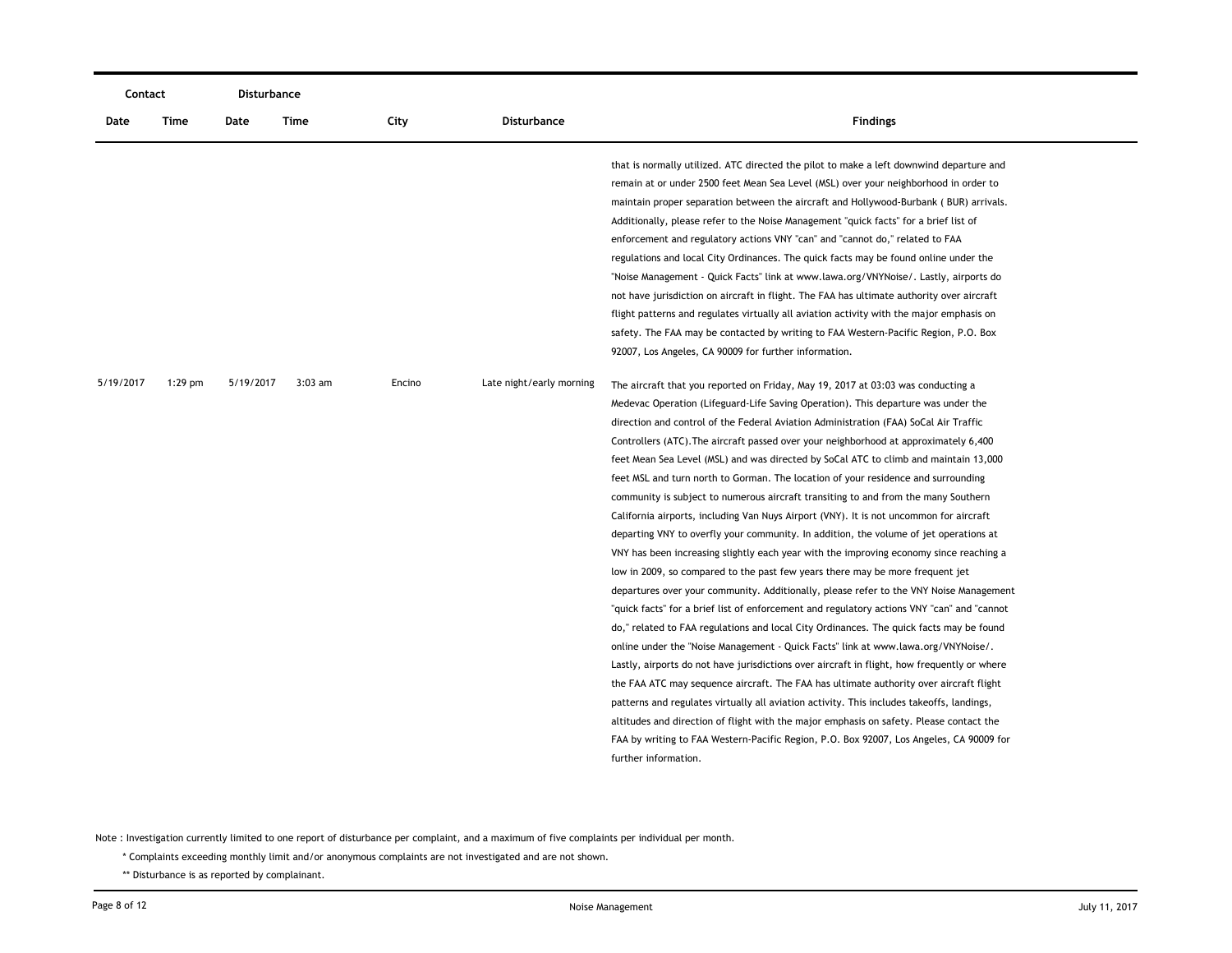| Contact   |           | Disturbance |           |             |                      |                                                                                                                                                                                                                                                                                                                                                                                                                                                                                                                                                                                                                                                                                                                                                                                                   |
|-----------|-----------|-------------|-----------|-------------|----------------------|---------------------------------------------------------------------------------------------------------------------------------------------------------------------------------------------------------------------------------------------------------------------------------------------------------------------------------------------------------------------------------------------------------------------------------------------------------------------------------------------------------------------------------------------------------------------------------------------------------------------------------------------------------------------------------------------------------------------------------------------------------------------------------------------------|
| Date      | Time      | Date        | Time      | City        | <b>Disturbance</b>   | <b>Findings</b>                                                                                                                                                                                                                                                                                                                                                                                                                                                                                                                                                                                                                                                                                                                                                                                   |
| 5/21/2017 | $8:52$ am | 5/21/2017   | 8:38 am   | Encino      | Flying over home     | The jet aircraft you reported on Sunday, May 21, 2017 at 08:38 was a United States<br>Military F/A18 Super Hornet that departed from VNY under the control and direction of<br>Federal Aviation Administration (FAA) Air Traffic Controllers (ATC). This departure was<br>consistent with normal VNY departure operations. All flight operations, including military<br>operations to and from VNY are not under the control of the airport. That jurisdiction<br>belongs to the United States Military Command and the FAA. The FAA has ultimate<br>authority over aircraft flight patterns and regulates virtually all aviation activities. This<br>includes altitudes and direction of flight with the major emphasis on safety. *                                                             |
| 5/21/2017 | $9:49$ am | 5/20/2017   | 7:17 am   | Van Nuys    | Unusually loud       | The aircraft noise that you reported on Saturday, May 20, 2017 at 07:17 was attributed<br>to a helicopter that overflew your residence that appeared to be law enforcement<br>related. That operation was not associated with VNY Operations                                                                                                                                                                                                                                                                                                                                                                                                                                                                                                                                                      |
| 5/25/2017 | $8:37$ am | 5/25/2017   | $8:36$ am | North Hills | Unusually loud       | The aircraft you reported on Thursday, May 25, 2017 at 08:36 was a Gulfstream G-III that<br>arrived at VNY on runway 16R under the direction and control of the Federal Aviation<br>Administration (FAA) Air Traffic Controllers (ATC). This arrival was consistent with normal<br>VNY arrival procedures. Your residence is located under the standard arrival route and is<br>subject to numerous arrival aircraft on final approach for landing.                                                                                                                                                                                                                                                                                                                                               |
| 5/25/2017 | 10:15 am  | 5/25/2017   | 10:14 am  | North Hills | Frequency of flights | The concerns you reported on Thursday, May 25, 2017 at 10:14 were arrivals to Van Nuys<br>Airport (VNY) runway 16R and were under the direction and control of the Federal<br>Aviation Administration (FAA) Air Traffic Controllers (ATC). These arrivals were consistent<br>with normal VNY arrival procedures. Your residence is located under the standard arrival<br>route of one of the busiest General Aviation (GA) airports in the world and is subject to<br>numerous arrival aircraft on final approach for landing. Airports do not have jurisdiction<br>on aircraft in flight. The FAA has ultimate authority over aircraft flight patterns and<br>regulates virtually all aviation activities. This includes altitudes and direction of flight<br>with the major emphasis on safety. |
| 5/26/2017 | $4:21$ pm | 5/26/2017   | $4:21$ pm | North Hills | Frequency of flights | The general concern that you referred to on Friday, May 26, 2017 regarding the<br>frequency of aircraft activity in your neighborhood is attributed to the proximity of your<br>residence to the normal arrival and departure paths for aircraft flying into and out of Van<br>Nuys Airport. Please note that airports do not have jurisdiction over aircraft in flight, how<br>frequently or where the Federal Aviaion Administration (FAA) Air Traffic Control (ATC)<br>may sequence aircraft. The FAA has ultimate authority over aircraft flight patterns and<br>regulates virtually all aviation                                                                                                                                                                                             |

\* Complaints exceeding monthly limit and/or anonymous complaints are not investigated and are not shown.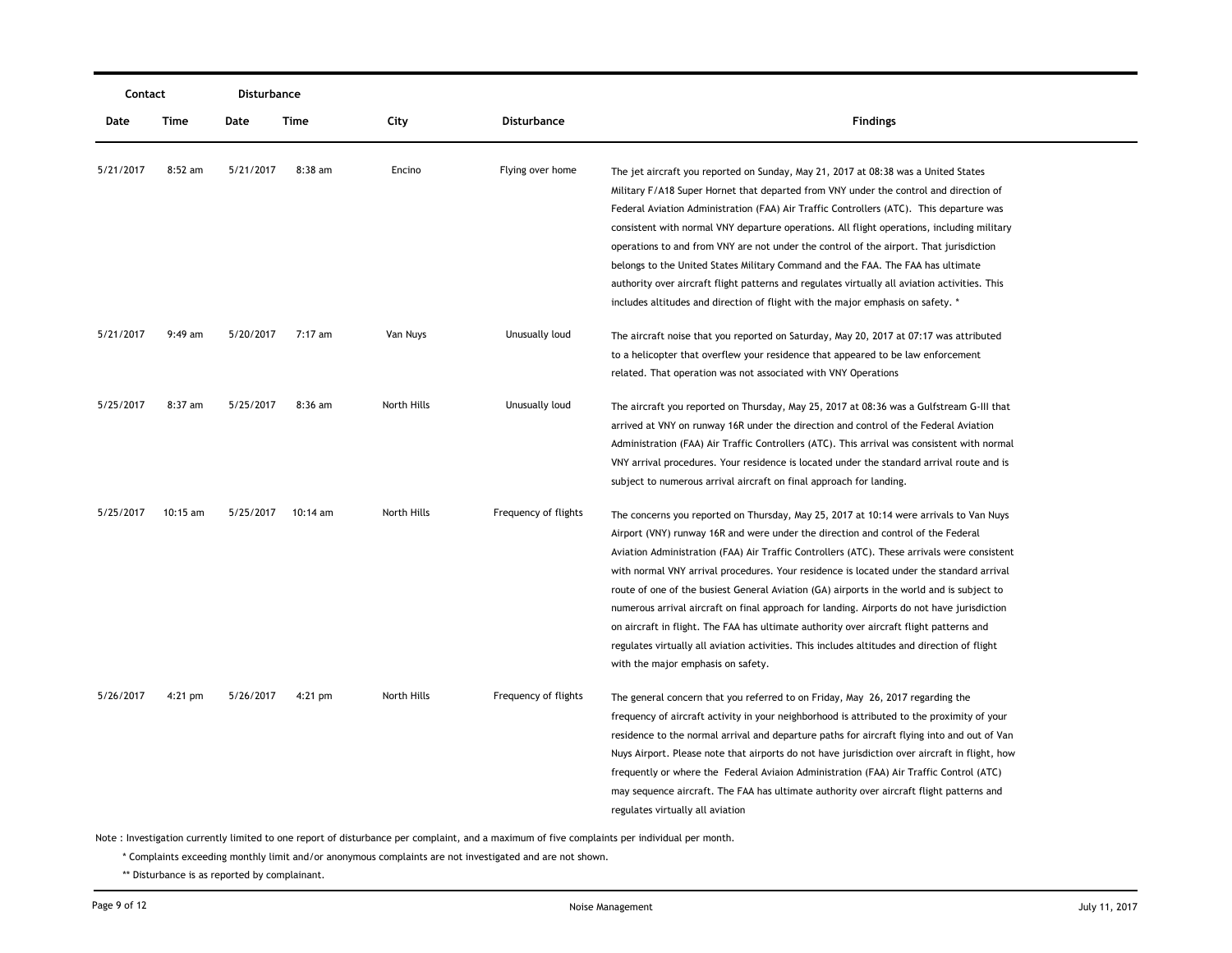| Contact   |         | Disturbance |         |             |                          |                                                                                                                                                                                                                                                                                                                                                                                                                                                                                                                                                                                                                                                                                                                                                                                                                                                                                                                                                                                                                                                                                                                                                                                                                                                                            |
|-----------|---------|-------------|---------|-------------|--------------------------|----------------------------------------------------------------------------------------------------------------------------------------------------------------------------------------------------------------------------------------------------------------------------------------------------------------------------------------------------------------------------------------------------------------------------------------------------------------------------------------------------------------------------------------------------------------------------------------------------------------------------------------------------------------------------------------------------------------------------------------------------------------------------------------------------------------------------------------------------------------------------------------------------------------------------------------------------------------------------------------------------------------------------------------------------------------------------------------------------------------------------------------------------------------------------------------------------------------------------------------------------------------------------|
| Date      | Time    | Date        | Time    | City        | <b>Disturbance</b>       | <b>Findings</b>                                                                                                                                                                                                                                                                                                                                                                                                                                                                                                                                                                                                                                                                                                                                                                                                                                                                                                                                                                                                                                                                                                                                                                                                                                                            |
|           |         |             |         |             |                          | activity. Lastly, please refer to the VNY Noise Management "quick facts" for a brief list of<br>enforcement and regulatory actions VNY "can" and "cannot do," related to FAA<br>regulations and local City Ordinances. The quick facts may be found online under the<br>"Noise Management - Quick Facts" link at www.lawa.org/VNYNoise/. Please contact the                                                                                                                                                                                                                                                                                                                                                                                                                                                                                                                                                                                                                                                                                                                                                                                                                                                                                                                |
|           |         |             |         |             |                          | FAA by writing to FAA Western-Pacific Region, P.O. Box 92007, Los Angeles, CA 90009 for<br>further information regarding aviation matters. *                                                                                                                                                                                                                                                                                                                                                                                                                                                                                                                                                                                                                                                                                                                                                                                                                                                                                                                                                                                                                                                                                                                               |
| 5/27/2017 | 9:37 am | 5/27/2017   | 9:37 am | Simi Valley | Flying over home         | The aircraft you reported on Saturday, May 27, 2017 at 0937 was a single engine<br>propeller driven Cirrus SR22 that departed from Van Nuys Airport (VNY) under the control<br>and direction of Federal Aviation Administration (FAA) Air Traffic Controllers (ATC).<br>Aircraft fly under the control and direction of the FAA ATC. Some aircraft fly under Visual<br>Flight Rules (VFR) and must adhere to FAA rules and regulations that govern such<br>activities. Additionally, please refer to the VNY Noise Management "quick facts" for a<br>brief list of enforcement and regulatory actions VNY "can" and "cannot do," related to<br>FAA regulations and local City Ordinances. The quick facts may be found online under the<br>"Noise Management - Quick Facts" link at www.lawa.org/VNYNoise/. Lastly, please note<br>that airports do not control aircraft in flight. The FAA has ultimate authority over<br>aircraft flight patterns and regulates virtually all aviation activity. This includes takeoffs,<br>landings, altitudes and direction of flight with the major emphasis on safety. The FAA may<br>be contacted by writing to FAA Western-Pacific Region, P.O. Box 92007, Los Angeles, CA<br>90009 for further information regarding this matter. |
| 5/28/2017 | 7:51 am | 5/28/2017   | 7:46 am | Van Nuys    | Late night/early morning | The jet aircraft you reported on Sunday, May 28, 2017 at 07:46 was a Gulfstream G-IV<br>that departed from Van Nuys Airport (VNY) under the control and direction of Federal<br>Aviation Administration (FAA) Air Traffic Controllers (ATC). The departure was consistent<br>with normal VNY departure operations and procedures and was not in violation of any<br>federal or local city regulations, such as the VNY Curfew Ordinance. For more information<br>on the VNY Curfew Ordinance, please visit www.lawa.org/vnynoise. Additionally, please<br>refer to the Noise Management "quick facts" for a brief list of enforcement and<br>regulatory actions VNY "can" and "cannot do," related to FAA regulations and local City<br>Ordinances. The quick facts may be found online under the "Noise Management - Quick<br>Facts" link at www.lawa.org/VNYNoise/. Lastly, airports do not have jurisdiction on<br>aircraft in flight. The FAA has ultimate authority over aircraft flight patterns and<br>regulates virtually all aviation activity with the major emphasis on safety. The FAA may be<br>contacted by writing to FAA Western-Pacific Region, P.O. Box 92007, Los Angeles, CA<br>90009 for further information.                                         |

\* Complaints exceeding monthly limit and/or anonymous complaints are not investigated and are not shown.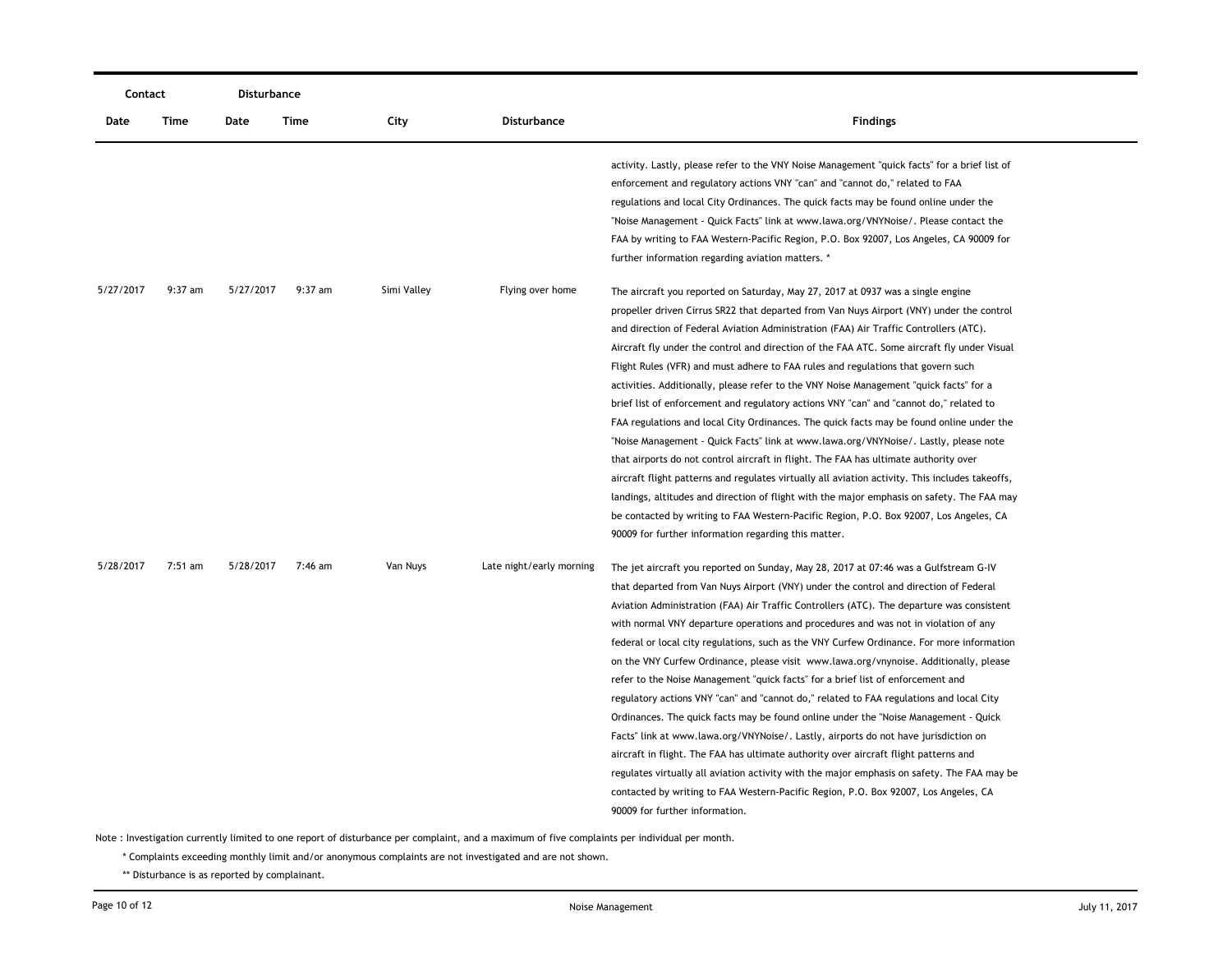| Contact   |           | <b>Disturbance</b> |                   |          |                          |                                                                                                                                                                                     |
|-----------|-----------|--------------------|-------------------|----------|--------------------------|-------------------------------------------------------------------------------------------------------------------------------------------------------------------------------------|
| Date      | Time      | Date               | Time              | City     | <b>Disturbance</b>       | <b>Findings</b>                                                                                                                                                                     |
|           |           |                    |                   |          |                          |                                                                                                                                                                                     |
| 5/29/2017 | 12:36 pm  | 5/29/2017          | $1:10 \text{ am}$ | Encino   | Late night/early morning | The jet aircraft you reported on Monday, May 29, 2017 at 01:10 was a Cessna Citation                                                                                                |
|           |           |                    |                   |          |                          | CJ3 that departed from Van Nuys Airport (VNY) under the control and direction of                                                                                                    |
|           |           |                    |                   |          |                          | Federal Aviation Administration (FAA) SoCal Air Traffic Controllers (ATC). The departure                                                                                            |
|           |           |                    |                   |          |                          | was consistent with normal VNY departure operations and procedures and was not in                                                                                                   |
|           |           |                    |                   |          |                          | violation of any federal or local city regulations, such as the VNY Curfew Ordinance. For                                                                                           |
|           |           |                    |                   |          |                          | more information on the VNY Curfew Ordinance, please visit www.lawa.org/vnynoise.                                                                                                   |
|           |           |                    |                   |          |                          | Additionally, please refer to the Noise Management "quick facts" for a brief list of                                                                                                |
|           |           |                    |                   |          |                          | enforcement and regulatory actions VNY "can" and "cannot do," related to FAA regulations                                                                                            |
|           |           |                    |                   |          |                          | and local City Ordinances. The quick facts may be found online under the "Noise"                                                                                                    |
|           |           |                    |                   |          |                          | Management - Quick Facts" link at www.lawa.org/VNYNoise/. Lastly, airports do not have                                                                                              |
|           |           |                    |                   |          |                          | jurisdiction on aircraft in flight. The FAA has ultimate authority over aircraft flight                                                                                             |
|           |           |                    |                   |          |                          | patterns and regulates virtually all aviation activity with the major emphasis on safety.<br>The FAA may be contacted by writing to FAA Western-Pacific Region, P.O. Box 92007, Los |
|           |           |                    |                   |          |                          | Angeles, CA 90009 for further information.                                                                                                                                          |
|           |           |                    |                   |          |                          |                                                                                                                                                                                     |
| 5/29/2017 | $5:15$ pm | 5/29/2017          | $4:03$ pm         | Encino   | Vibration/rumbling       | The general complaint or concern that you referred to on Monday, May 29, 2017 at 16:03                                                                                              |
|           |           |                    |                   |          |                          | regarding the frequency of aircraft activity in your neighborhood is attributed to the                                                                                              |
|           |           |                    |                   |          |                          | proximity of your residence to Van Nuys Airport (VNY). It is not uncommon for aircraft                                                                                              |
|           |           |                    |                   |          |                          | departing from or arriving to VNY to overfly your community. In addition, the volume jet                                                                                            |
|           |           |                    |                   |          |                          | operations at VNY has been increasing slightly with the improving economy since                                                                                                     |
|           |           |                    |                   |          |                          | reaching a low in 2009, so compared to the past few years there may be more frequent                                                                                                |
|           |           |                    |                   |          |                          | jet departures over your community. Additionally, airports do not have jurisdictions over                                                                                           |
|           |           |                    |                   |          |                          | aircraft in flight, how frequently or where the FAA ATC may sequence aircraft. The FAA                                                                                              |
|           |           |                    |                   |          |                          | has ultimate authority over aircraft flight patterns and regulates virtually all aviation                                                                                           |
|           |           |                    |                   |          |                          | activity. Lastly, please refer to the VNY Noise Management "quick facts" for a brief list of                                                                                        |
|           |           |                    |                   |          |                          | enforcement and regulatory actions VNY "can" and "cannot do," related to FAA                                                                                                        |
|           |           |                    |                   |          |                          | regulations and local City Ordinances. The quick facts may be found online under the                                                                                                |
|           |           |                    |                   |          |                          | "Noise Management - Quick Facts" link at www.lawa.org/VNYNoise/. Please contact the                                                                                                 |
|           |           |                    |                   |          |                          | FAA by writing to FAA Western-Pacific Region, P.O. Box 92007, Los Angeles, CA 90009 for                                                                                             |
|           |           |                    |                   |          |                          | further information regarding aviation matters.                                                                                                                                     |
| 5/31/2017 | $6:29$ am | 5/31/2017          | $5:15$ am         | Van Nuys | Late night/early morning | The jet aircraft departures that you referenced on Wednesday, May 31, 2017 before                                                                                                   |
|           |           |                    |                   |          |                          | 06:00 comply with all City of Los Angeles and Federal regulations/laws and were                                                                                                     |
|           |           |                    |                   |          |                          | consistent with normal VNY departure operations. For more information, please refer to                                                                                              |
|           |           |                    |                   |          |                          | the Noise Management "quick facts" for a brief list of                                                                                                                              |

\* Complaints exceeding monthly limit and/or anonymous complaints are not investigated and are not shown.